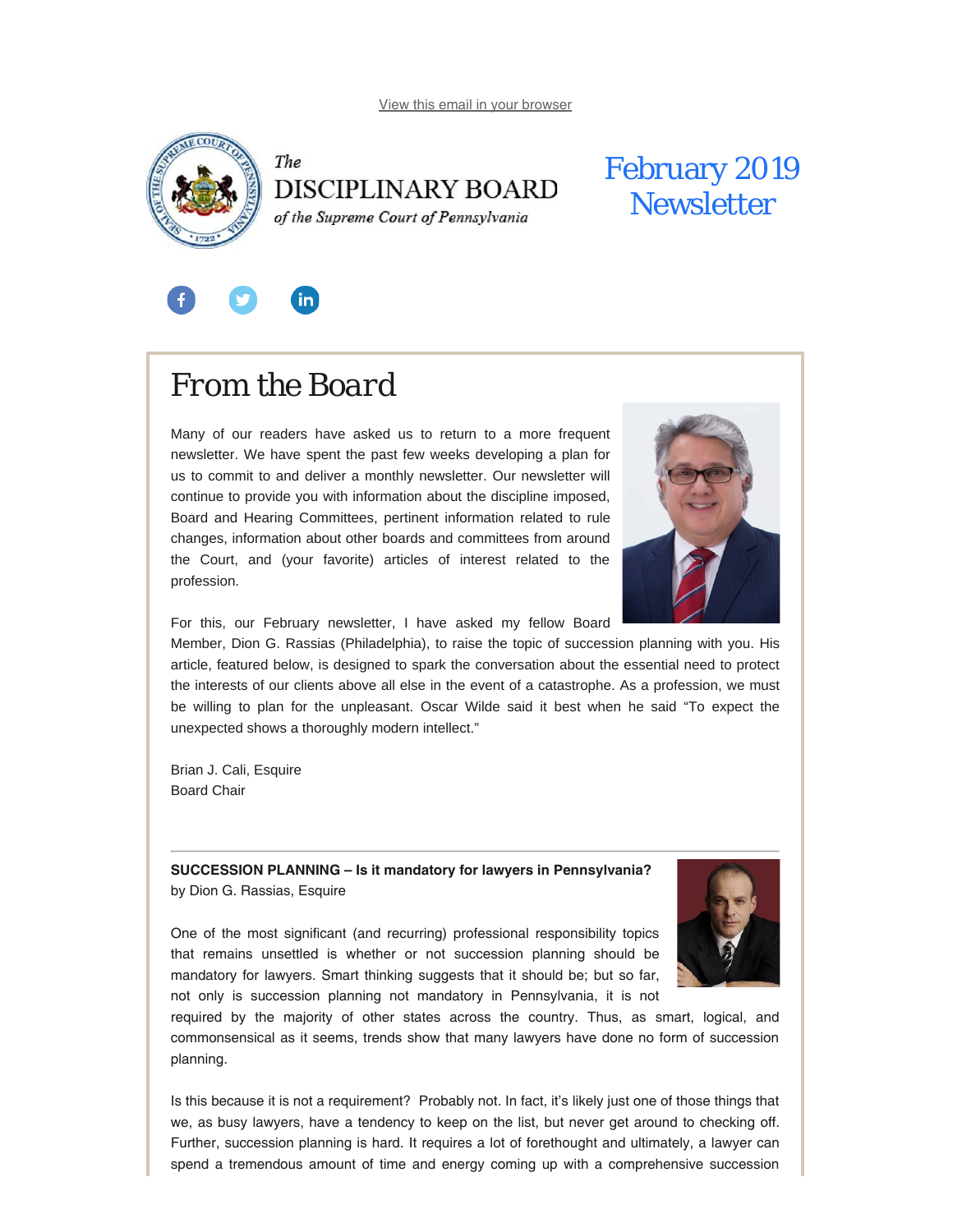plan which may well be flatly rejected by a client leading to a lot of potentially wasted energy and effort. Nevertheless, even though the client can always reject a lawyer's statement or recommendation about succession planning, it is still worth the effort and peace of mind. In fact, taking the time to carefully explain a succession plan to a client can go a long way toward alleviating future problems and will very likely be to everyone's enormous benefit. [Read More...](https://www.padisciplinaryboard.org/news-media/news-article/68/succession-planning---is-it-mandatory-for-lawyers-in-pennsylvania)

### *Social Media* Don't forget to like us on **[Facebook](https://www.facebook.com/DBoardPA)**, follow us on **[Twitter](https://twitter.com/DBoardPa)**, and connect with us on **[LinkedIn](https://www.linkedin.com/company/pennsylvania-disciplinary-board/)** for more news and information. *Discipline Imposed* January 2019 Informal Admonition - 4 Private Reprimand - 2 Public Reprimand - 3 Public Censure - 0 Disability Inactive Status - 0 Temporary Suspension - 2 Suspension - 4 Disbarment - 4 **Suspension Disbarment** [James Downing Brady](http://www.pacourts.us/assets/opinions/DisciplinaryBoard/out/Brady%20Suspension%20Order.pdf) [Jerome David Mitchell](http://www.pacourts.us/assets/opinions/DisciplinaryBoard/out/Mitchell%20Disbarment%20Order.pdf) [Robert J. Colaizzi](http://www.pacourts.us/assets/opinions/DisciplinaryBoard/out/120DB2016-Colaizzi.pdf) [Christie-Lynn Nicholson](http://www.pacourts.us/assets/opinions/DisciplinaryBoard/out/Nicholson%20Disbarment%20Order.pdf) [Michael P. Guido](http://www.pacourts.us/assets/opinions/DisciplinaryBoard/out/Guido.pdf) [Dominic G. Bocco, Jr.](http://www.pacourts.us/assets/opinions/DisciplinaryBoard/out/Bocco%20Disbarment%20Order.pdf) **[Harry Tun](http://www.pacourts.us/assets/opinions/DisciplinaryBoard/out/Tun.pdf)** [Jason Michael Tabor](http://www.pacourts.us/assets/opinions/DisciplinaryBoard/out/Tabor.pdf) **Temporary Suspension Public Reprimand** [Franklin Albert Bennett, III](http://www.pacourts.us/assets/opinions/DisciplinaryBoard/out/Bennett%20Order.pdf) [Robert J. Dixon](http://www.pacourts.us/assets/opinions/DisciplinaryBoard/out/162DB2018-Dixon.pdf) [Robert Patrick Hoopes](http://www.pacourts.us/assets/opinions/DisciplinaryBoard/out/HoopesTemporarySuspensionOrder.pdf) [Cynthia Lynn Pollick](http://www.pacourts.us/assets/opinions/DisciplinaryBoard/out/5DB2018-Pollick.pdf) [William E. Vinsko, Jr.](http://www.pacourts.us/assets/opinions/DisciplinaryBoard/out/186DB2018-Vinsko.pdf)

# *Articles of Interest*

### **Suicide in the Legal Profession: Know the Signs**

One unfortunate effect of the stress levels in the legal profession is a high rate of suicide among lawyers. The legal profession has the eleventh highest suicide rate of all professions.

The ABA Journal offers a guide to recognizing the signs of suicidal tendencies in a colleague.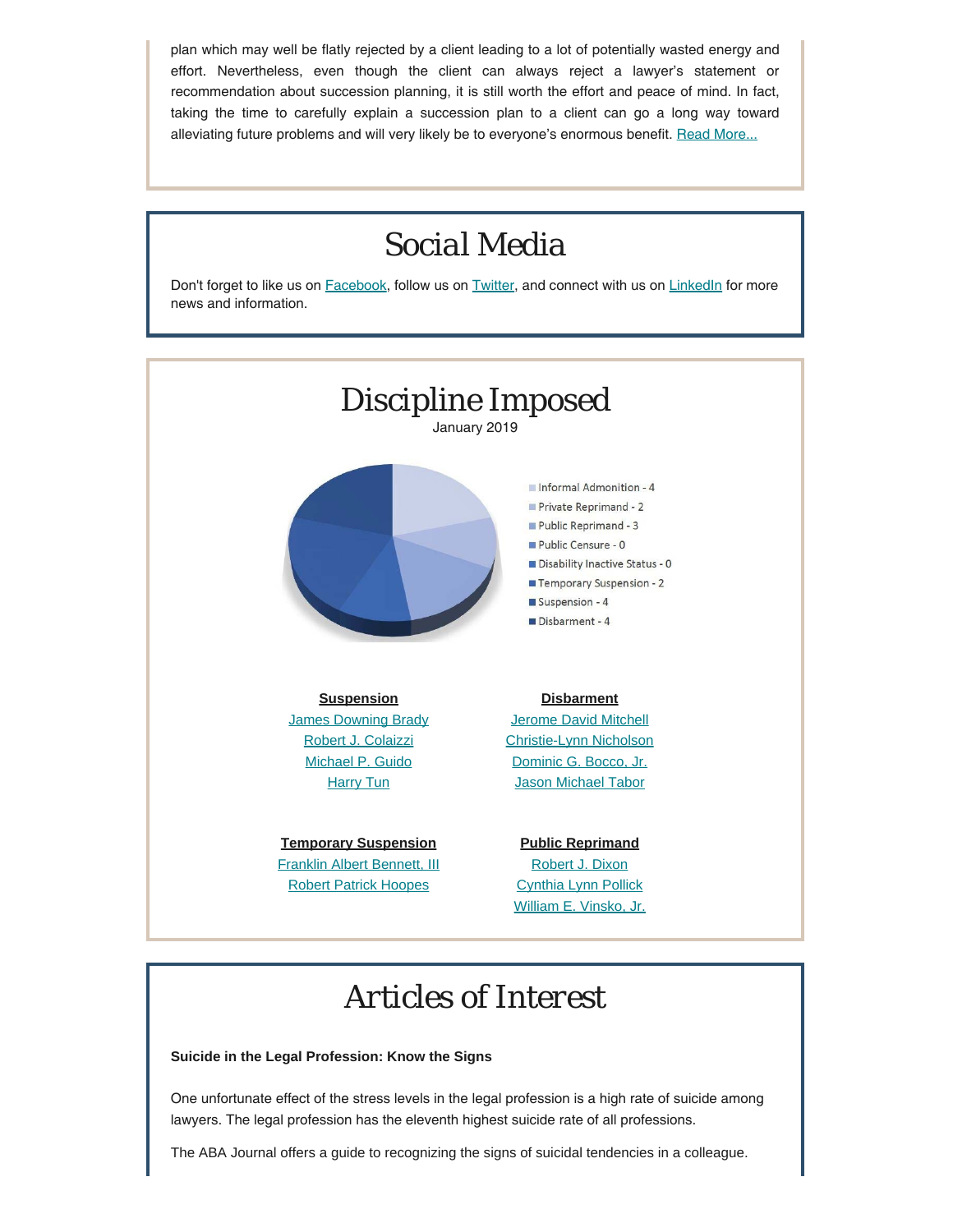These include:

- excessive sadness or moodiness;
- expressing helplessness or feeling defeated;
- losing their sense of humor;
- continuing to be fully engaged but becoming more agitated;
- talking about suicide, death or dying;
- seeking access to firearms or pills;
- giving away important possessions;
- experiencing relief or sudden improvement in symptoms;
- telling people goodbye for seemingly no reason;
- sudden calmness;
- withdrawing from family and friends;
- mood swings;
- increased substance use;
- experiencing sleep changes.

All of these can be symptoms of other problems, or not symptomatic at all, but people moving toward suicide often display [several of these patterns](http://www.abajournal.com/magazine/article/attorney_suicide_what_every_lawyer_needs_to_know/?fbclid=IwAR0TFmevE_ZOPasTsPUsioC-Jj3h89ibJDjSokIJVU30kR7QaJWzMAO9EMM).

A lawyer who has written a best-selling book on addiction and the law argues that we need to change the language we use when discussing suicide. We should not say that people commit suicide, which contains echoes of judgment and condemnation; we should say that they die of suicide, which recognizes the long pattern of loss of control that leads to the outcome. [Read](https://abovethelaw.com/2019/01/changing-the-language-around-suicide/) [more...](https://abovethelaw.com/2019/01/changing-the-language-around-suicide/)

#### **Supreme Court Suspends Former Legislator for Frivolous Lawsuit Abuse**

The Supreme Court has suspended a lawyer who once served as a state legislator for a pattern of filing frivolous motions and appeals, engaging in incompetence, misrepresenting facts, and failing to withdraw when disqualified over a period of eight years.

[In the case of Thomas Peter Gannon](http://www.pacourts.us/assets/opinions/DisciplinaryBoard/out/123DB2017-Gannon.pdf), the Disciplinary Board found that over a period of ten years, Gannon pursued a number of frivolous and vexatious motions, appeals, and lawsuits in both state and Federal trial and appeals courts. He represented a client in what began as a claim against the client's condominium association for \$3,577.93 to repair a defective beam in the client's garage. Over the course of ten years, multiple judgments for fines and attorney fee sanctions were entered against Gannon, which he refused to pay, and he was found in contempt. He was also disqualified from the case, but he continued to represent the client through the time of the disciplinary hearing. The judge who presided over one of the cases testified that Gannon's conduct was always professional, but that he "just wouldn't take no for an answer."

The Disciplinary Board found that Gannon violated numerous Rules of Professional Conduct over the course of his conduct and recommended that he be suspended for five years. On December 21, 2018, the Supreme Court of Pennsylvania entered an order suspending Gannon from the practice of law for two years.

### **Local Judge Resigns after Not Reading Email for Three Years**

<span id="page-2-0"></span>We all know the attorneys, usually of the older generation, $1$  who insist that they "just don't do email." Most at least delegate the distasteful function to staff, but a town justice in New York took this attitude to extremes.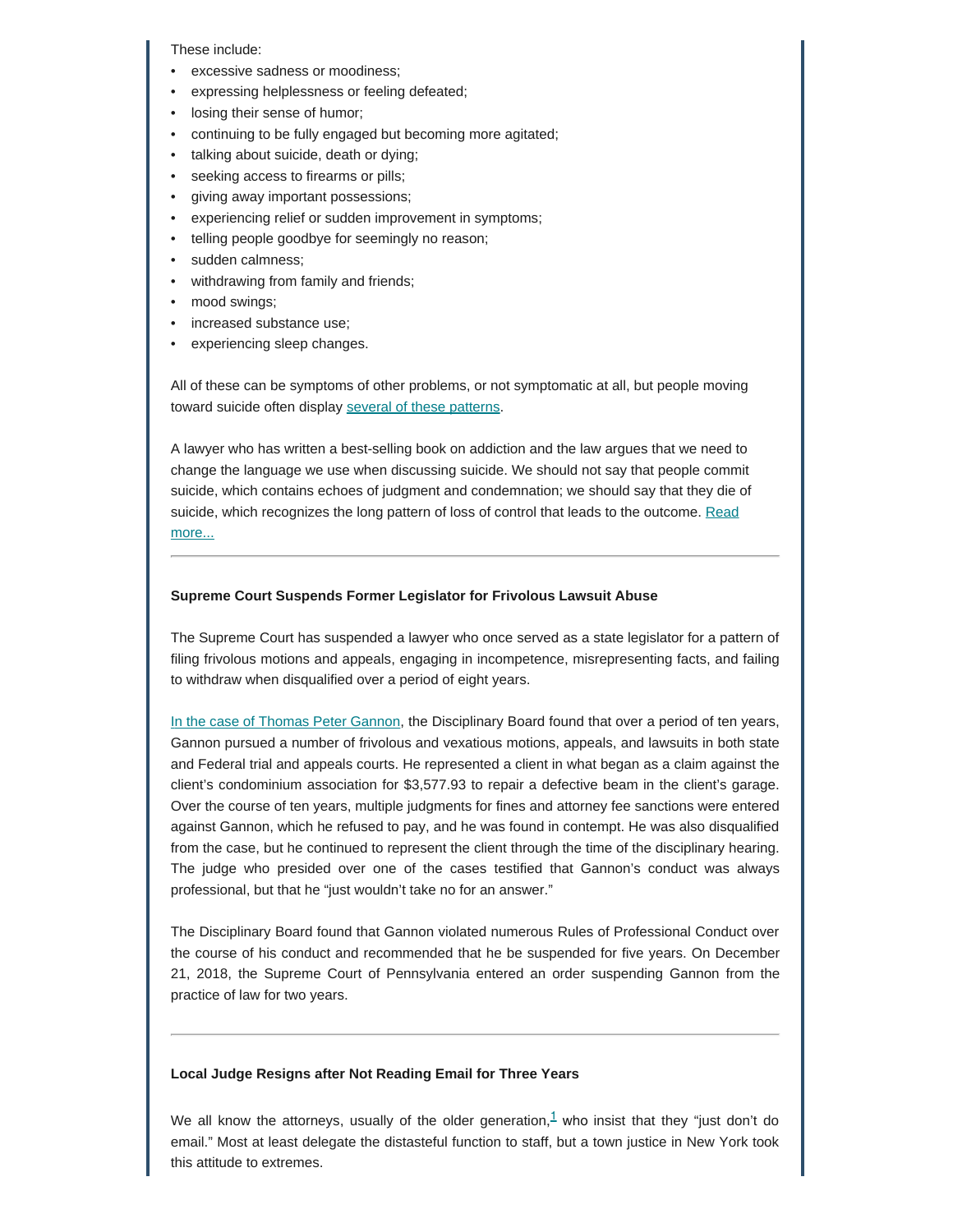Justice Bruce Scolton of Chautauqua County, New York, [resigned a post he had held for 28 years](http://cjc.ny.gov/Press.Releases/2018.Releases/Scolton.Bruce.S.Release.2018-12-13.pdf) in response to an inquiry by the state Commission on Judicial Conduct, facing allegations that, among other issues, he had failed to monitor his official email account for three years and failed to activate or use the computerized system adopted by the court for financial and case management control.

Current interpretation of [Rule 1.1 of the Rules of Professional Conduct](https://www.padisciplinaryboard.org/for-attorneys/rules/rule/3/the-rules-of-professional-conduct#rule-6), regarding competence, does not allow lawyers the option of refusing to acknowledge the advance of technology in the legal system and profession. Comment 8 to the rule states, "To maintain the requisite knowledge and skill, a lawyer should keep abreast of changes in the law and its practice, **including the benefits and risks associated with relevant technology…"** [emphasis added].

<span id="page-3-0"></span> $1$  The author of this note is of the older generation and deals regularly with lawyers of this type, so this is not an ageist observation.

### *Disciplinary Board News*

By [Order](http://www.pacourts.us/assets/opinions/Supreme/out/Order%20Entered%20%2010386102149017661.pdf) dated January 29, 2019, the Supreme Court of Pennsylvania designated Andrew J. Trevelise and James C. Haggerty as Chair and Vice Chair of the Disciplinary Board of Pennsylvania, commencing April 1, 2019.



**Andrew J. Trevelise** was appointed to the Board in 2014, reappointed in 2017 and first appointed as vice chair in 2018. Prior to being named to the Board he served multiple terms as a Hearing Committee Member. Trevelise also served for three years as Chair of the Rules Committee of the Disciplinary Board.

A graduate of Villanova University School of Law, Trevelise has more than 35 years of experience as a litigator representing corporations in complex litigation involving mass torts and product liability, asbestos,

pharmaceutical, medical device and financial services litigation. [Read More...](https://www.padisciplinaryboard.org/news-media/news-article/64/disciplinary-board-of-the-supreme-court-of-pennsylvania-announces-new-leadership)

**James C. Haggerty** was first appointed to the Board in April 2015 and reappointed in 2018.

A founding partner of Haggerty, Goldberg & Kupersmith, Haggerty's practice focuses on bad faith, insurance coverage, uninsured/Underinsured, personal injury and appellate litigation.



He is a frequent lecturer throughout Pennsylvania on insurance and litigation matters. Mr. Haggerty also is often called upon to serve as an expert witness in insurance cases. [Read More...](https://www.padisciplinaryboard.org/news-media/news-article/64/disciplinary-board-of-the-supreme-court-of-pennsylvania-announces-new-leadership)

> Allegheny County personal injury attorney **John P. Goodrich** has been [re-appointed](http://www.pacourts.us/assets/opinions/Supreme/out/Order%20Entered%20%2010386104449018832.pdf) to serve as a member of the Disciplinary Board by the Supreme Court of Pennsylvania.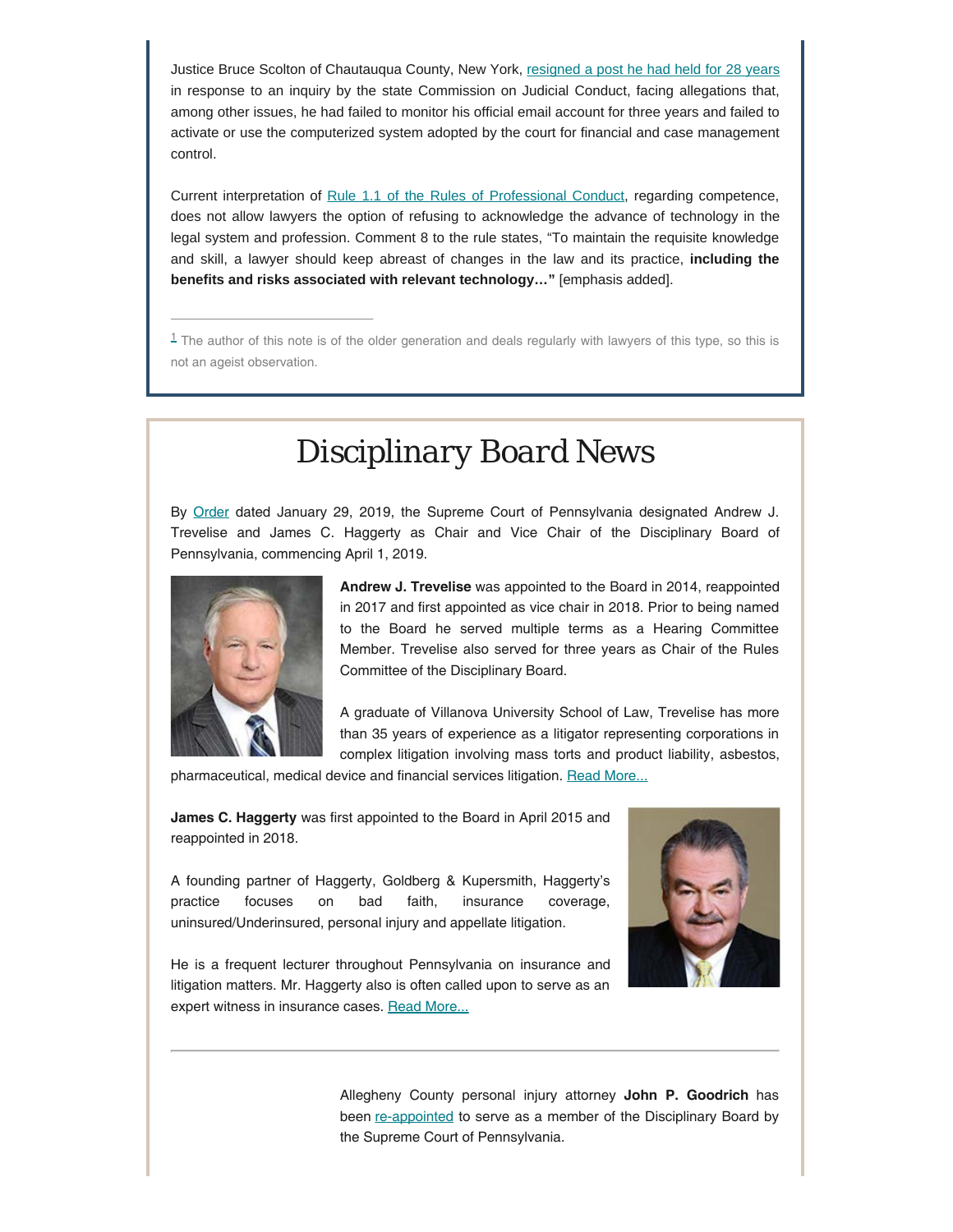

First appointed to the Board in April 2016, Goodrich will begin serving his next three-year term beginning April 1, 2019.

Goodrich is a principal of the law firm Goodrich & Associates in Pittsburgh, Pennsylvania. His practice focuses on personal injury with

a concentration on head trauma and vehicular accidents including wrongful death and complex civil personal injury litigation. [Read More...](https://www.padisciplinaryboard.org/news-media/news-article/63/allegheny-county-attorney-john-p-goodrich-re-appointed-member-of-pa-disciplinary-board)

Former Senator John C. Rafferty, Jr. has been [named](http://www.pacourts.us/assets/opinions/Supreme/out/Order%20Entered%20%2010386107049021497.pdf) as a member of the Disciplinary Board by the Supreme Court of Pennsylvania. Sen. Rafferty will serve as a member of the Board until December 1, 2021.

Prior to his appointment on the Disciplinary Board, former Sen. Rafferty served the 44th Senatorial District which included Berks, Chester and Montgomery counties. Before he ran for the Senate, Sen. Rafferty practiced law in private practice focusing on education, real estate, zoning, business and estate law. He also served as a former Pennsylvania deputy attorney general in the criminal law division where he investigated and prosecuted Medicaid fraud. [Read More...](https://www.padisciplinaryboard.org/news-media/news-article/69/former-state-senator-john-c-rafferty-jr-named-member-of-pa-disciplinary-board)



To see the current membership of the Disciplinary Board of the Supreme Court of Pennsylvania, click [here](https://www.padisciplinaryboard.org/about/leadership).

# *Rule Changes*

#### **Amendments to Rules of Organization and Procedure of the Disciplinary Board**

[Effective March 4, 2019,](https://www.pabulletin.com/secure/data/vol49/49-5/132.html) the Disciplinary Board is amending its Rules of Organization and Procedure to modify Rule § 89.278 regarding reinstatement filing fees and Rule § 93.111 regarding administrative fees, to make these rules consistent with the Pennsylvania Rules of Disciplinary Enforcement. [Pa.R.D.E. 208 and 218](http://www.pacourts.us/assets/opinions/Supreme/out/Attachment%20%2010373990143088921.pdf?cb=1) were [amended](https://www.padisciplinaryboard.org/news-media/news-article/54/supreme-court-adopts-schedule-of-fees-in-disciplinary-and-reinstatement-matters) effective November 16, 2018 to establish a schedule of [administrative fees](https://www.padisciplinaryboard.org/Storage/media/pdfs/20181114/193043-administrativefees2018-11-16.pdf) to be charged to attorneys are who subject to disciplinary sanctions or who seek reinstatement.

# *Around the Court*